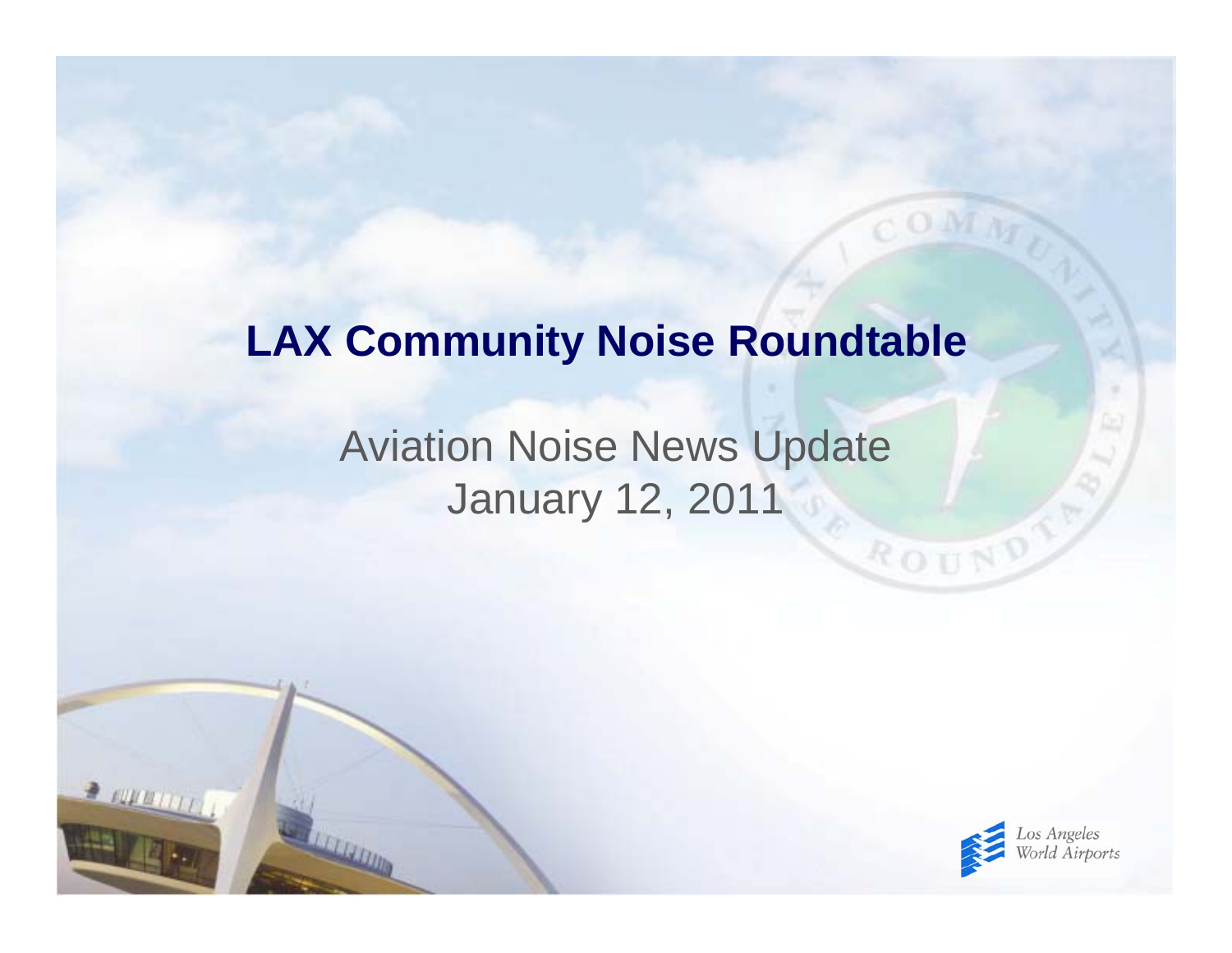## **Noise Grants Awarded in Fiscal 2010**

- **\$206.4 million awarded to 39 airports**
- **\$159.4 million awarded for sound insulation**
- **\$1.3 million for noise compatibility studies**
- **\$37.04 million for land acquisition/easements**
- **\$8.5 million for other noise mitigation projects**
- • **LAX received \$10 million for residential sound insulation sponsored by the City of Inglewood**

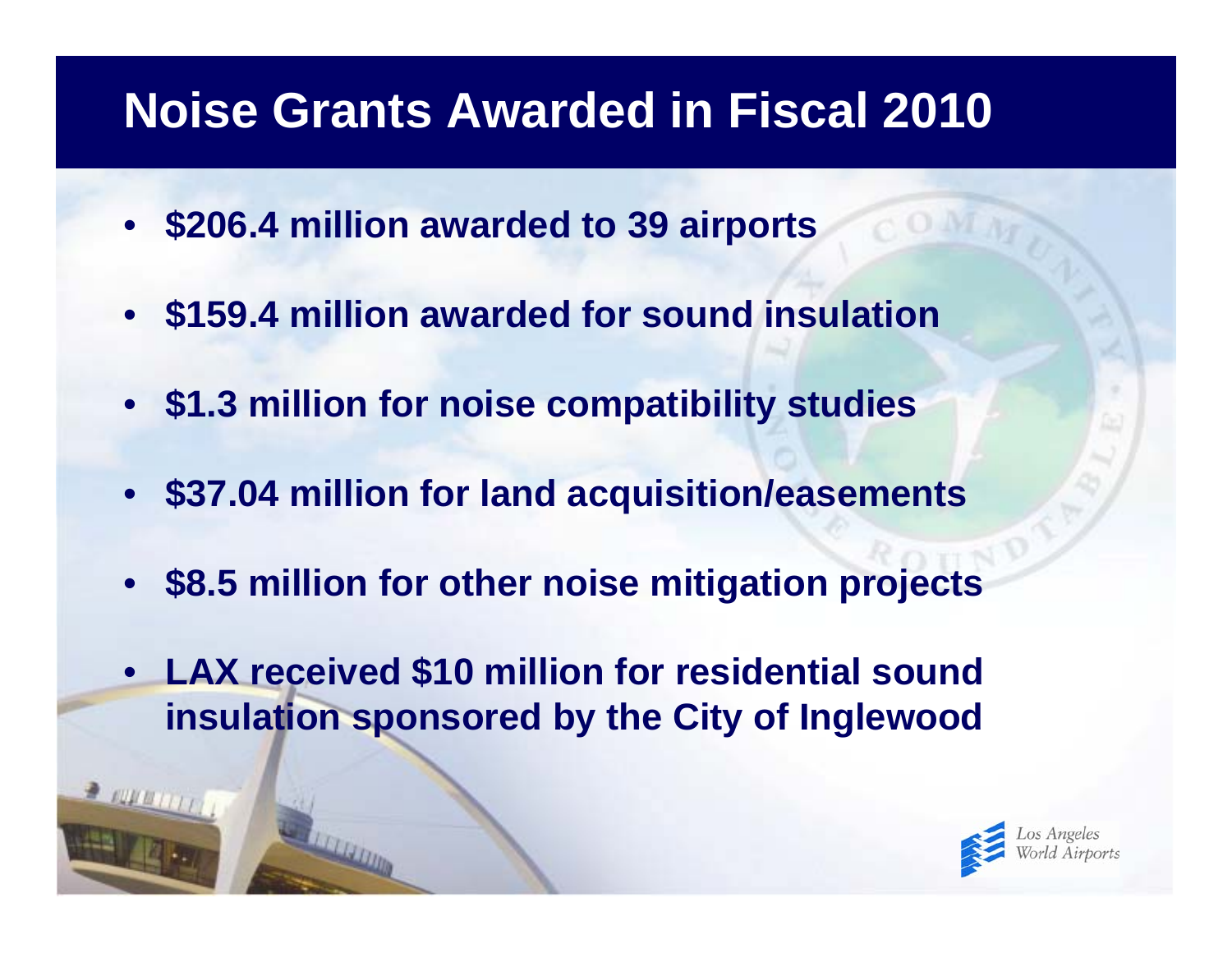# **Airport Noise Symposium Program**

- **University of California at Davis Symposium on Aviation Noise and Air Quality to be held in Tucson February 27 – March 3**
- **Topics to be covered include:**
	- **RNAV/RNP and NextGen**
	- **Future flight tracking**
	- **Is Part 150 still viable?**
	- **Hart Committee Better Follow Through and Planning (Decaying Sound Insulation)**
	- **Protecting Land Around Airports and disclosing impacts**
	- –**Giving communities an effective voice**

**http://www.cevs.ucdavis.edu/confreg/index.cfm?confid=517**

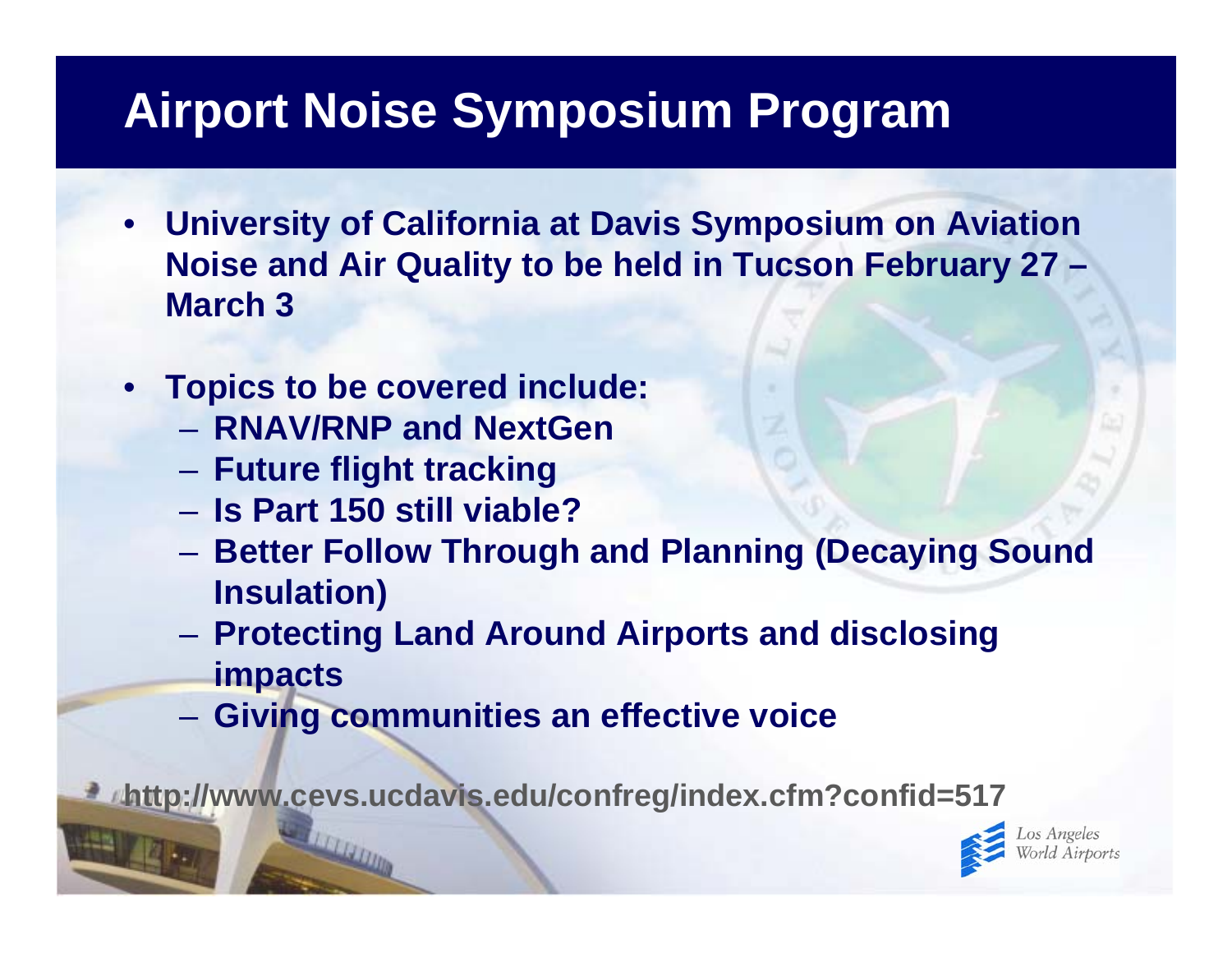## **Improve INM Accuracy for GA Aircraft**

- **Airport Cooperative Research Program seeking contractor for this project**
- **Goals of program include:**
	- **Hart Committee Assess predictive accuracy of INM for GA aircraft**
	- **Identify causes of deviations between actual and predicted values**
	- **Identify solutions to improve model accuracy**
- **Project expected to begin in early May and take 20 months**

**http://apps.trb.org/cmsfeed/TRBNetProjectDisplay.asp?ProjectID=3038**

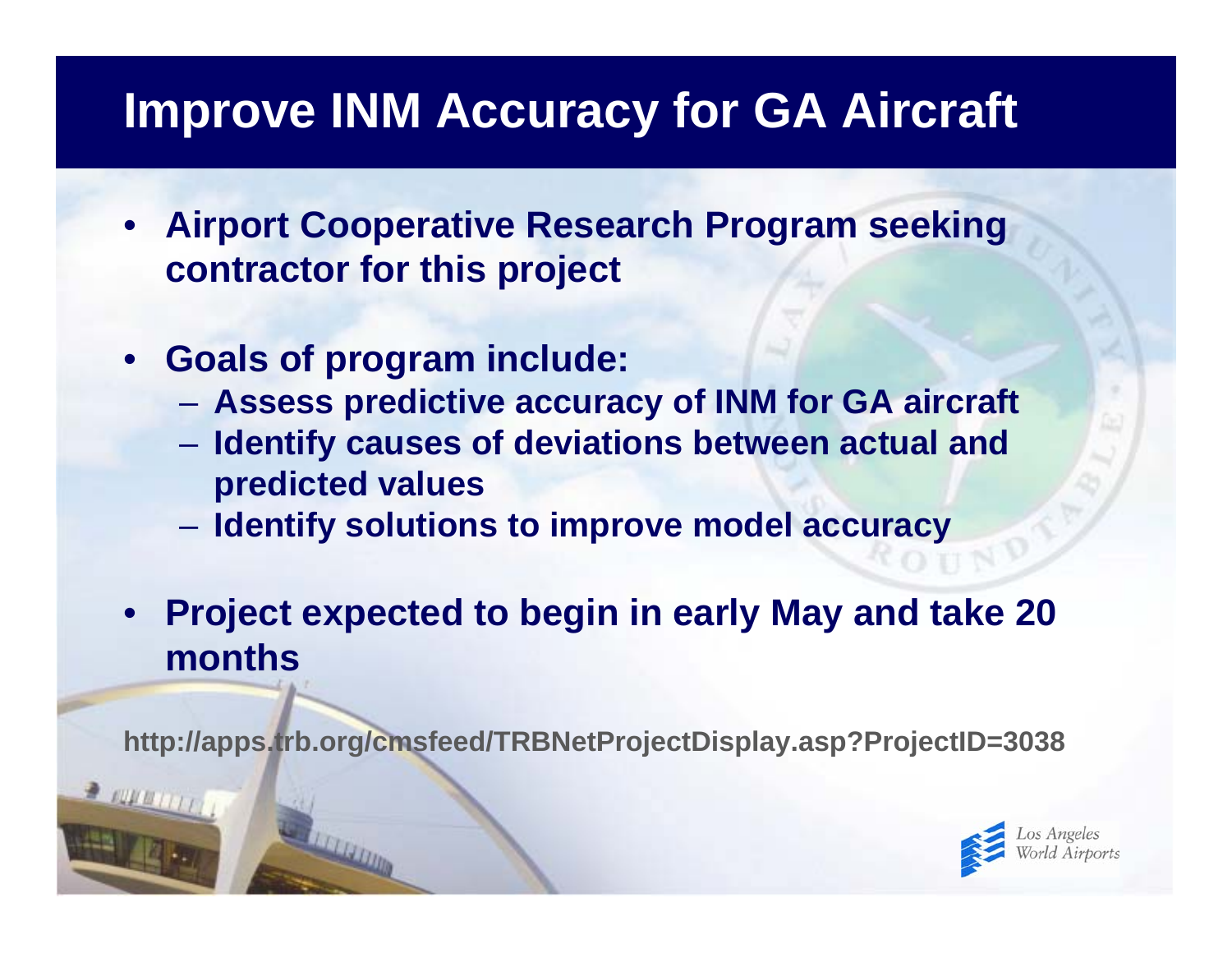## **NASA - Advanced Aircraft Concepts**

- **Identify advanced concepts for airliners entering service by 2025**
- **Concepts should:**
	- **Lower noise created by the aircraft**
	- **Cleaner exhaust**
	- **Lower fuel consumption**
- **New technology referred to as N+2, which stands for technology that is two generations more advanced than what is available today**

**http://www.nasa.gov/home/hqnews/2010/dec/HQ\_C10-076\_Advcd\_Aircraft.html**

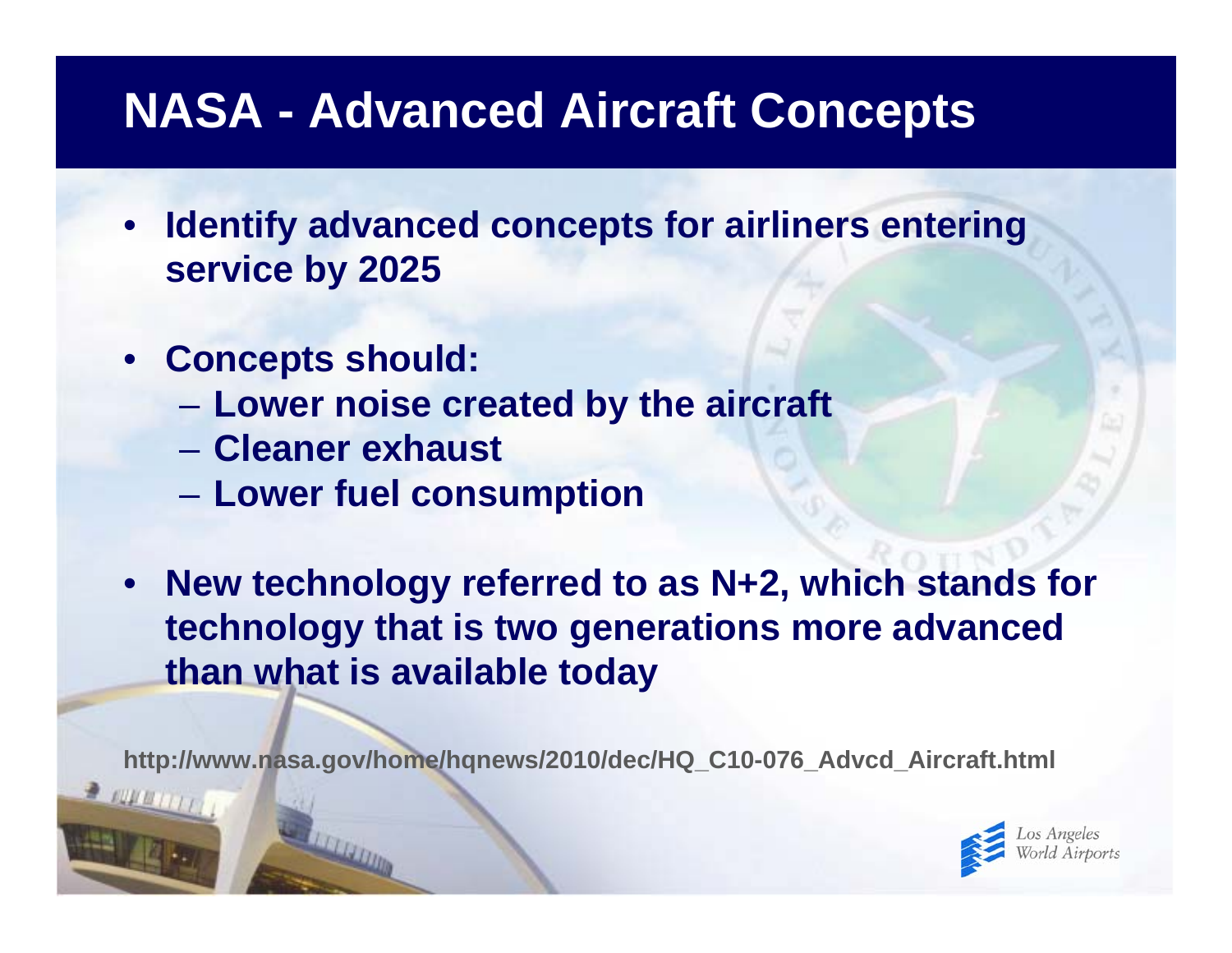## **PFCs Used for Noise Mitigation Projects**

- **Since 1992, four percent of PFCs collected (\$3.17 billion) devoted to airport noise mitigation projects**
- **\$1.30 billion for soundproofing**
- **\$492.1 million for purchasing of land**
- **LAX listed as number one of top 20 airports utilizing \$788.4 million PFC revenue for noise mitigation projects**

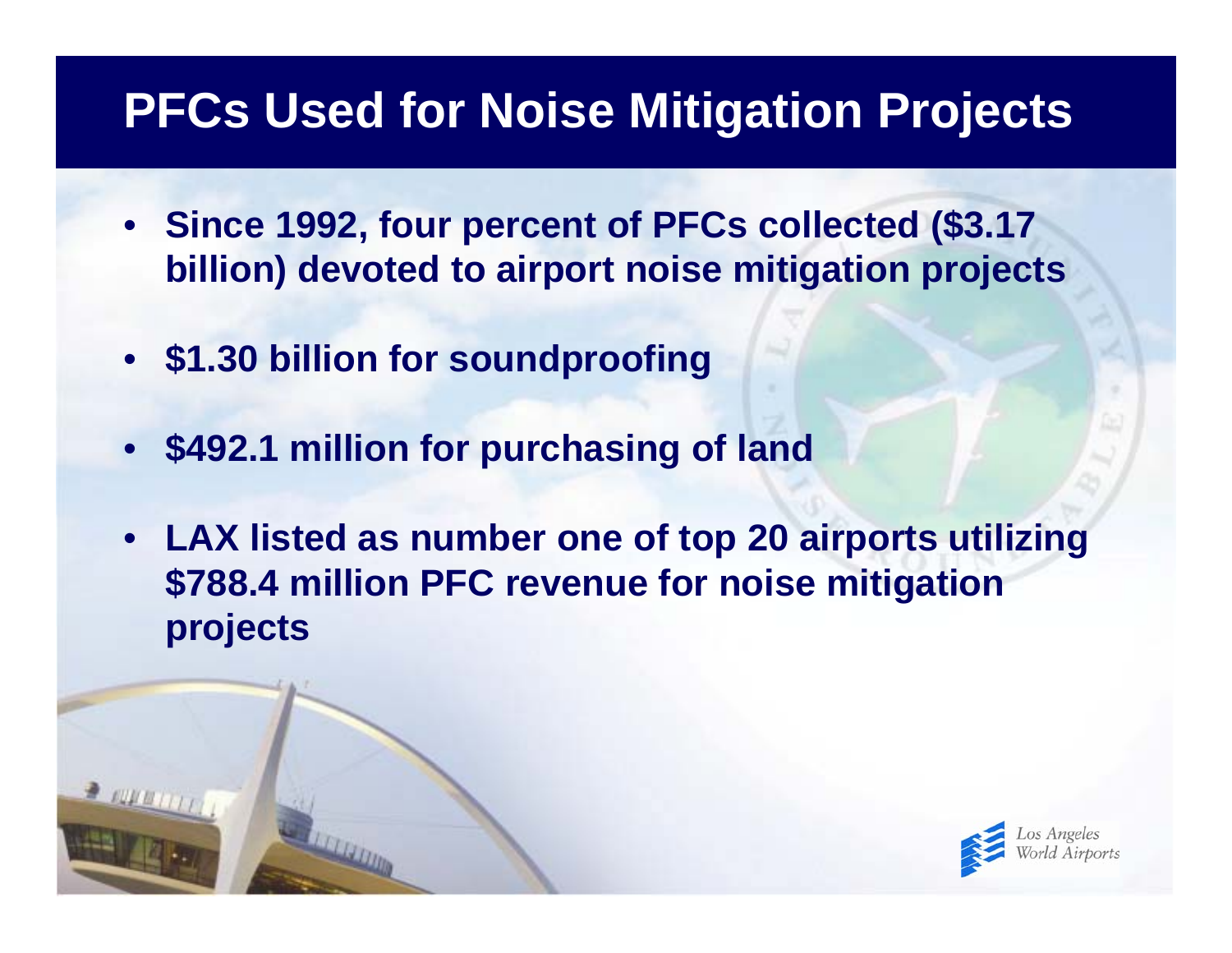# **Oversight of NextGen Implementation**

- **Rep. John L Mica(R-FL) and Rep. Thomas E. Petri (R-WI) leading effort**
	- **However the Common Improve efficiency of National Airspace System**
	- **Hart Committee Reduce fuel burn and environmental impacts**
	- **Improve passenger experience**
- **Measurable benefits can be realized within a few**  •**years** ROTN
	- **Use equipment already in aircraft**
	- **Development of new procedures**
	- –**Enhance sharing among FAA and airspace users**
	- **Reduce delays**

**http://transportation.house.gov/News/PRArticle.aspx?NewsID=1027**

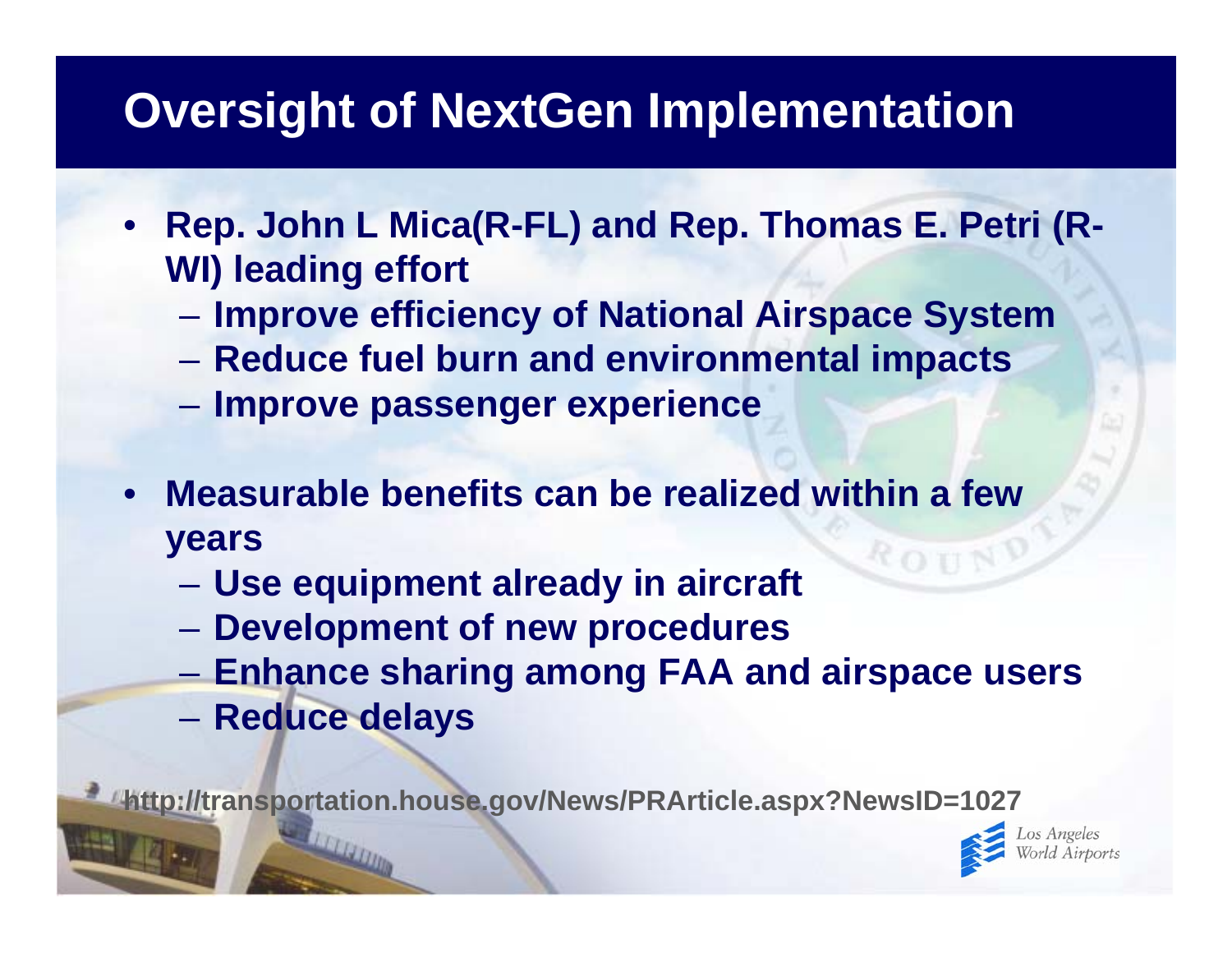## **Southwest Implements RNP Procedures**

- **Southwest Airlines implements Required Navigation Performance (RNP) procedures at nine airports, including LAX**
- **RNP is satellite-based navigation**
	- **Accuracy of global positioning system**
	- **Capabilities of advanced avionics**
	- **Holland** Construction **New flight procedures**
- **RNP reduces environmental impact with a more efficient operation**
- •**RNP part of NextGen implementation**

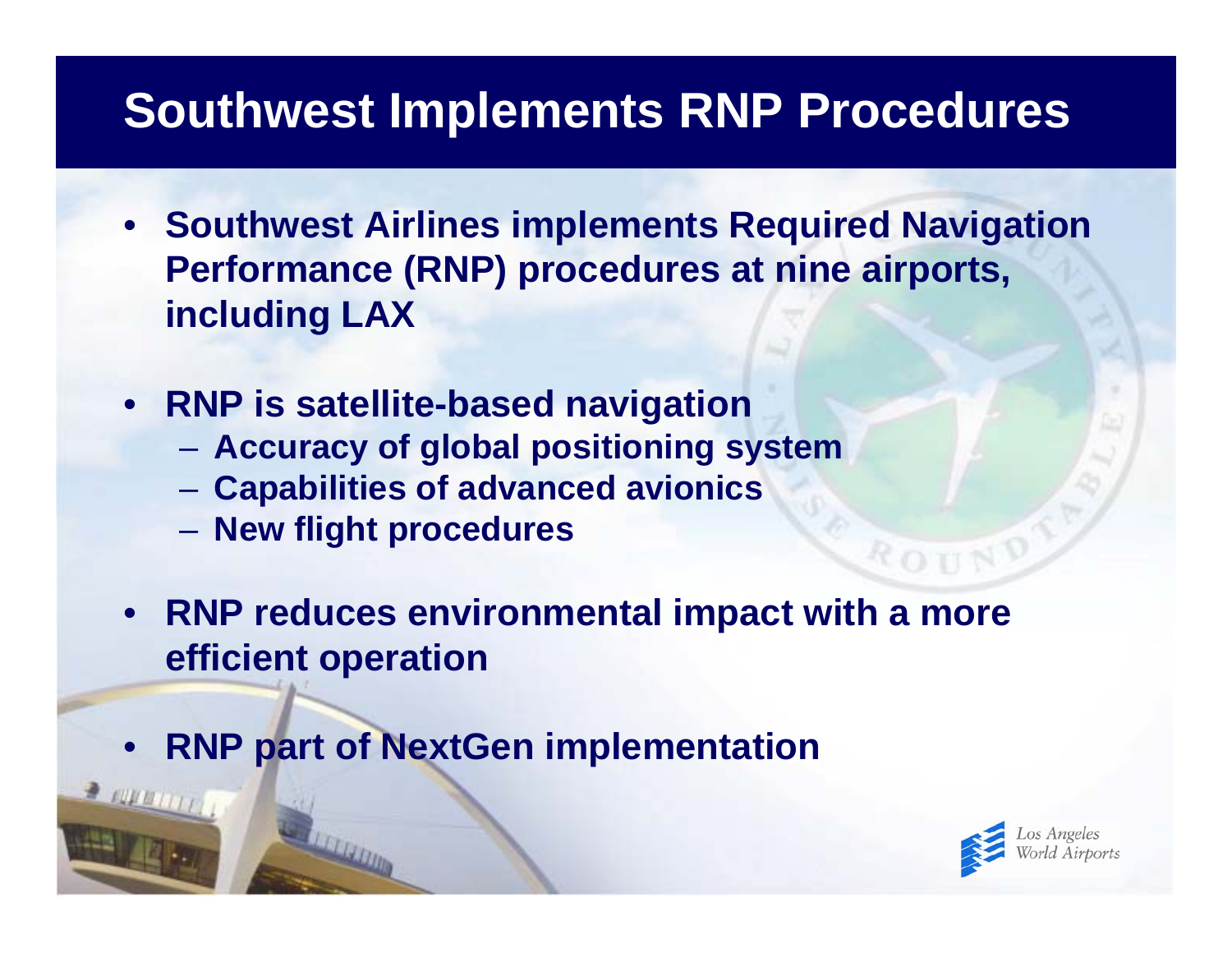## **Airbus Offers Noise Reduction Engines**

- **New engine options for A320 family (A321, A320, A319 models)**
- **Provide noise benefit with a 50% noise reduction demonstrated in early testing**
- **Offer 15% fuel savings**
- •**CO2 and NOX double-digit emissions reductions**

**http://www.airbus.com/en/corporate/ethics/environment/econews/articles/detail/airbus-offers-new-fuel-saving-engine-options-fora320-family/**